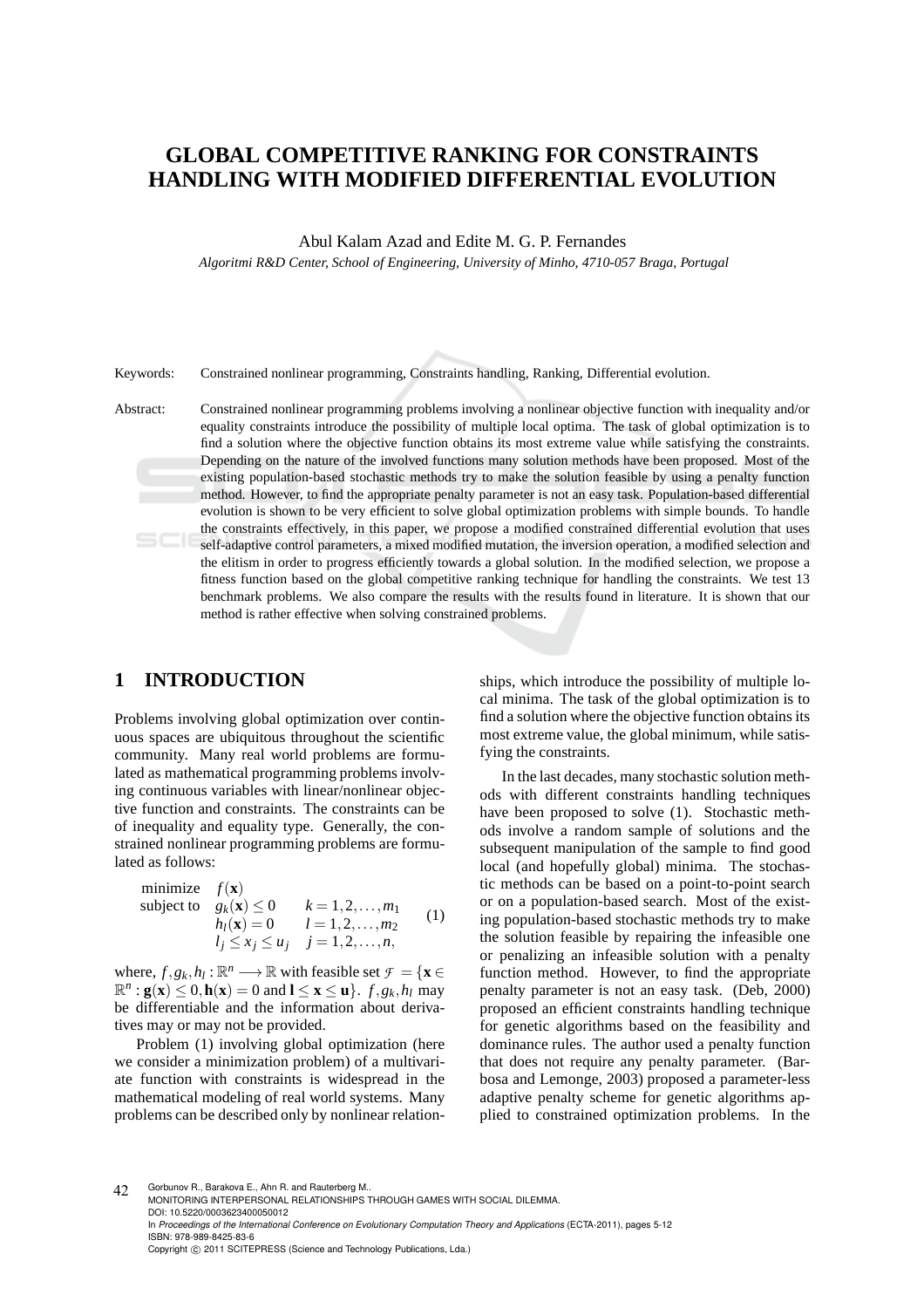very recent paper the authors proposed this adaptive penalty scheme for differential evolution (Silva et al., 2011). (Hedar and Fukushima, 2006) proposed a filter simulated annealing method for constrained continuous global optimization problems. The authors used the filter method (Fletcher and Leyffer, 2002) rather than the penalty method to handle the constraints. Runarsson and Yao proposed a stochastic ranking (Runarsson and Yao, 2000) and a global competitive ranking (Runarsson and Yao, 2003) technique for constrained evolutionary optimization based on evolution strategy. The authors presented a new view on the usual penalty function methods in terms of the dominance of penalty and objective functions. (Dong et al., 2005) proposed a swarm optimization based on constraint fitness priority-based ranking technique. (Zahara and Hu, 2008) proposed constrained optimization with a hybrid Nelder-Mead simplex method and a particle swarm optimization. The authors also used constraint fitness priority-based ranking technique for constraints handling. Rocha and Fernandes proposed the feasibility and dominance rules (Rocha and Fernandes, 2008) and the selfadaptive penalties (Rocha and Fernandes, 2009) in the electromagnetism-like algorithm for constrained global optimization problems. (Coello, 2000) proposed constraints handling using an evolutionary multiobjective optimization technique. This author introduced the concept of nondominance (commonly used in multiobjective optimization) as a way to incorporate constraints into the fitness function of a genetic algorithm. (Coello and Cortés, 2004) proposed hybridizing a genetic algorithm with an artificial immune system for global optimization. The authors used genotypic-based distances to move from infeasible solution to feasible one. Another constraints handling technique is the multilevel Pareto ranking based on the constraints matrix (Ray and Tai, 2001; Ray and Liew, 2003). This technique is based on the concepts of Pareto nondominance in multiobjective optimization. (Ray and Tai, 2001) proposed an evolutionary algorithm with a multilevel pairing strategy and (Ray and Liew, 2003) proposed a society and civilization algorithm based on the simulation of social behaviour.

Differential evolution (DE) proposed by (Storn and Price, 1997) is a population-based heuristic approach that is very efficient to solve global optimization problems with simple bounds. DE's performance depends on the amplification factor of differential variation and crossover control parameter. Hence self-adaptive control parameters have been implemented in DE in order to obtain a competitive algorithm. Further, to improve solution accuracy, techniques that are able to exploit locally certain regions,

detected in the search space of the problem as promising, are also required. A local search starts from a candidate solution and then iteratively moves to a neighbour solution. Typically, every candidate solution has more than one neighbour solutions and the choice of movement depends only on the information about the solutions in the neighbourhood of the current one. When the solutions ought to be restricted to a set of equality and inequality constraints, an efficient constraints handling technique is also required in the solution method. In this paper, we propose a modified constrained differential evolution algorithm (herein denoted as m-CDE) that uses self-adaptive control parameters (Brest et al., 2006), a mixture of modified mutations (Kaelo and Ali, 2006), and also includes the inversion operation, a modified selection and the elitism to be able to progress efficiently towards a global solution of problems (1). To handle the constraints effectively, the modified selection incorporates the global competitive ranking technique to assess the fitness of all individual points in the population.  $= -1$ 

The organization of this paper is as follows. We describe the constraints handling techniques in Section 2. In Section 3 the modified constrained differential evolution is outlined. Section 4 describes the experimental results and finally we draw the conclusions of this study in Section 5.

## **2 CONSTRAINTS HANDLING TECHNIQUES**

Stochastic methods are mostly developed for the global optimization of unconstrained problems. Finally, they are extended to the constrained problems with the modification of solution procedures or by applying penalty function methods. In populationbased techniques, the widely used approach to deal with constrained optimization problems is based on penalty functions. In penalty functions, a penalty term is added to the objective function in order to penalize the constraint violation. This enable us to transform a constrained optimization problem into a sequence of unconstrained subproblems, whose objective function is

$$
\psi(\mathbf{x}) = f(\mathbf{x}) + \mu H[\zeta(\mathbf{x})],\tag{2}
$$

where  $\zeta(\mathbf{x})$  is a real-valued function and is greater than or equal to 0 aiming at measuring the constraint violation, *H* is a function of the constraint violation, and  $\mu$  defines a positive penalty parameter aiming at balancing objective and constraint violation. An individual point is feasible if  $\zeta(\mathbf{x}) = 0$ .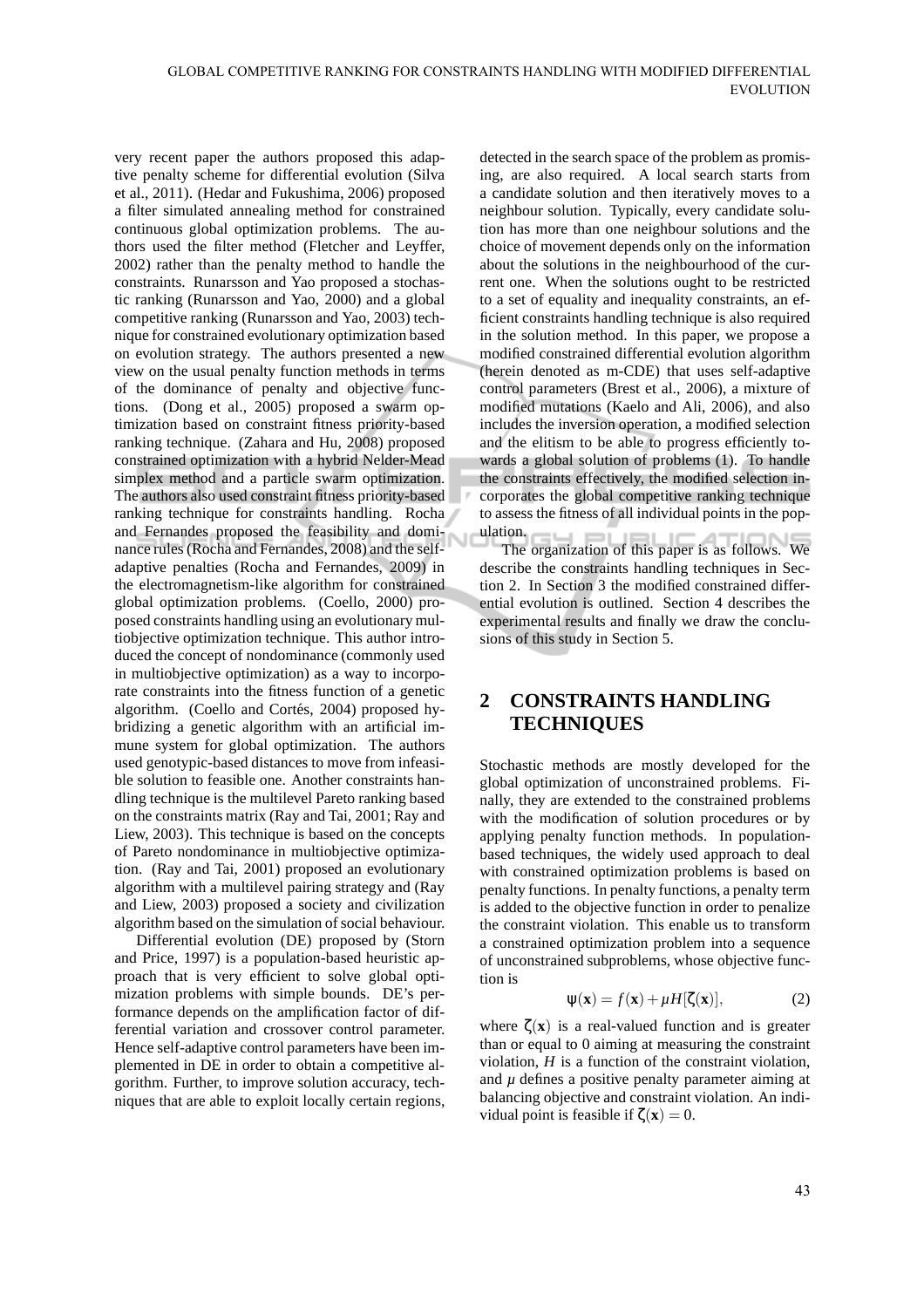In constrained optimization, it is very important to find the right balance between the objective function and the constraint violation. The penalty function method can be applied to any type of constraints, but the performance of penalty-type methods is not always satisfactory. Usually,  $\mu$  is updated throughout the iterative process, so that the sequence of the solutions of the unconstrained subproblems converges to the solution of the constrained problem. Small values of *µ* can produce almost optimal but infeasible solutions. On the other hand, large values of  $\mu$  can give feasible solutions although an optimal solution in the boundary may not be found. Hence, the most difficult aspect of a penalty function method is to determine the appropriate value to initialize the parameter  $\mu$ , as well as the rule for its updating. For this reason alternative constraints handling techniques have been proposed in the last decades. Here, three different constraints handling techniques, usually used in population-based methods - stochastic ranking, global competitive ranking, and the feasibility and dominance rules - have been implemented, and extensively tested, in our m-CDE algorithm. They are briefly described below.

### **2.1 Stochastic Ranking**

(Runarsson and Yao, 2000) first proposed stochastic ranking for the constrained optimization. This is a bubble-sort-like algorithm to give ranks to individuals in a population stochastically. In this ranking method, two adjacent individual points are compared and given ranks and swapped. The algorithm is halt if there is no swap. Individuals are ranked primarily based on their constraint violations. The objective function values are then considered if: i) individuals are feasible, or ii) a uniform random number between 0 and 1 is less than or equal to *P<sup>f</sup>* . The probability  $P_f$  is used only for comparisons of the objective function in the infeasible region of the search space.

That is, given any pair of two adjacent individual points, the probability of comparing them (in order to determine which one is fitter) according to the objective function is 1 if both individuals are feasible; otherwise it is *P<sup>f</sup>* . Such ranking ensures that good feasible solutions as well as promising infeasible ones are ranked in the top of the population.

In our implementation of the stochastic ranking (SR) method (Runarsson and Yao, 2000) in the modified constrained differential evolution, each individual point  $\mathbf{x}_i$  is evaluated according to the fitness function

$$
\Phi_{\rm SR}(\mathbf{x}_i) = \frac{I_i - 1}{N - 1},\tag{3}
$$

where  $I_i$  represents the rank of the point  $\mathbf{x}_i$  of the pop-

ulation and *N* is the number of individuals in a population. From (3), the fitness of an individual point having the highest rank will be 0 and that with the lowest rank will be 1. The best individual point in a population has the lowest fitness value.

#### **2.2 Global Competitive Ranking**

(Runarsson and Yao, 2003) proposed another constraints handling technique for constrained problems in order to strike the right balance between the objective function and the constraint violation. This method is called global competitive ranking. In this method, an individual point is ranked by comparing it against all other members of the population.

In this ranking process, after calculating *f* and ζ for all the individuals,  $f$  and  $\zeta$  are sorted separately in ascending order (since we consider the minimization problem) and given ranks. Special consideration is given to the *tied individuals*. In the case of tied individuals the same higher rank will be given. For example, in these eight individuals, already in ascending order,  $\langle 6, (5,8), 1, (2,4,7), 3 \rangle$  (individuals in parentheses have same value) the corresponding ranks are  $I(6) = 1, I(5) = I(8) = 2, I(1) = 4, I(2) = I(4) =$  $I(7) = 5, I(3) = 8$ . After the ranking of all the individuals based on the objective function *f* and the constraint violation ζ, separately, the fitness function of each individual point **x***<sup>i</sup>* is given by

$$
\Phi_{GR}(\mathbf{x}_i) = P_f \frac{I_{i,f} - 1}{N - 1} + (1 - P_f) \frac{I_{i,\zeta} - 1}{N - 1}, \quad (4)
$$

where  $\Phi_{GR}$  means fitness based on the global competitive ranking (GR), and  $I_{i,f}$  and  $I_{i,\zeta}$  are the ranks of point  $\mathbf{x}_i$  based on the objective function and the constraint violation, respectively. *P<sup>f</sup>* indicates the probability that the fitness is calculated based on the rank of objective function. It is clear from the above that  $P_f$  can be used easily to bias the calculation of fitness according to the objective function or the average constraint violation. The probability should take a value  $0.0 < P_f < 0.5$  in order to guarantee that a feasible solution may be found. From (4), the fitness of an individual point is a value between 0 and 1, and the best individual point in a population has the lowest fitness value.

#### **2.3 Feasibility and Dominance Rules**

(Deb, 2000) proposed another constraints handling technique for population-based solution methods. It is based on a set of rules that use feasibility and dominance (FD) principles, as follows. First, the constraint violation ζ is calculated for all the individuals in a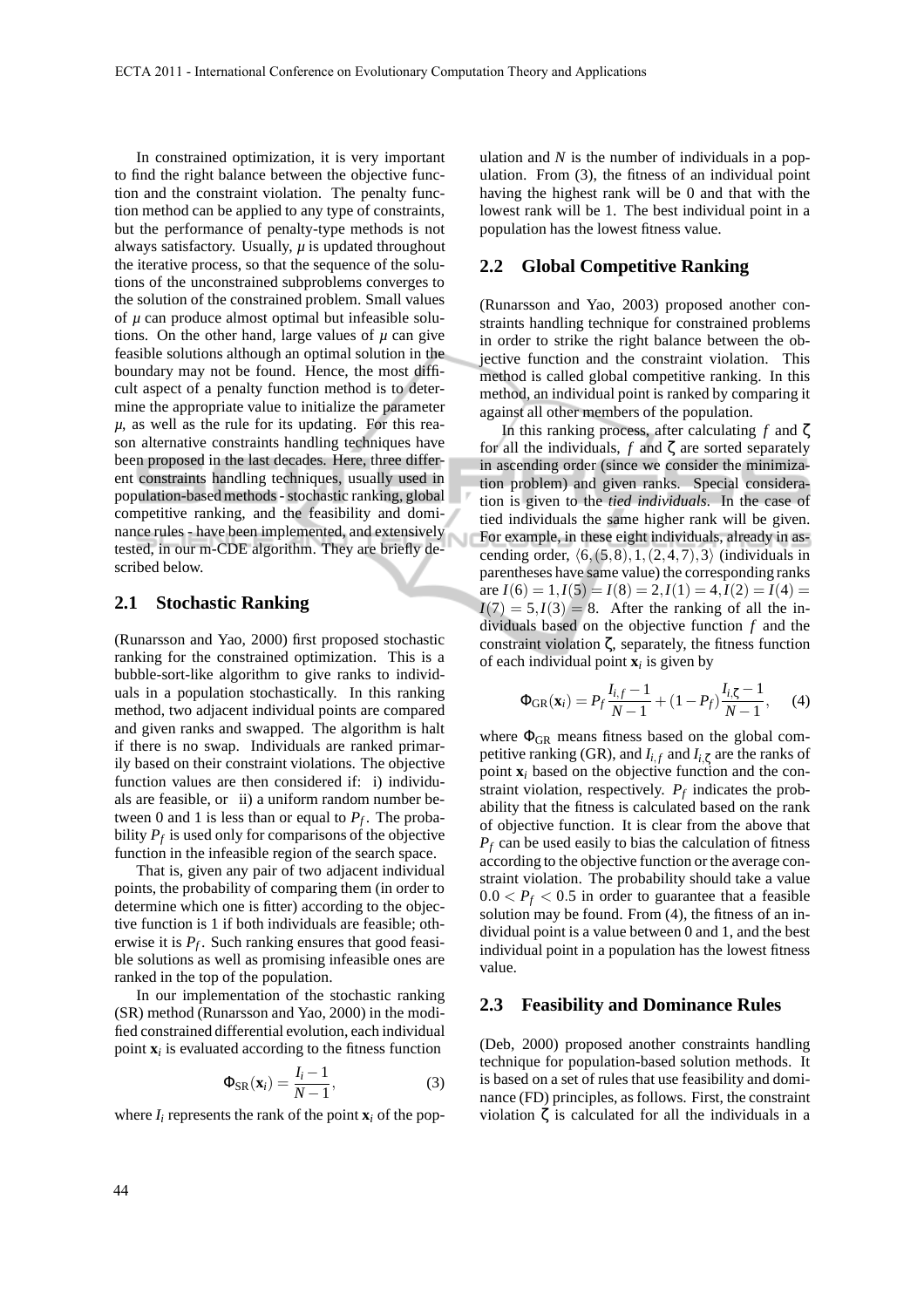population. Then the objective function *f* is evaluated only for feasible individuals. Two individuals are compared at a time, and the following criteria are always enforced:

- 1. any feasible point is preferred to any infeasible point;
- 2. between two feasible points, one having better objective function is preferred;
- 3. between two infeasible points, one having smaller constraint violation is preferred.

In this case, the fitness of each individual point  $\mathbf{x}_i$  is calculated as follows

$$
\Phi_{\rm FD}(\mathbf{x}_i) = \begin{cases} f(\mathbf{x}_i) & \text{if } \mathbf{x}_i \text{ is feasible} \\ f_{\max,f} + \zeta(\mathbf{x}_i) & \text{otherwise,} \end{cases}
$$
(5)

where  $f_{\text{max},f}$  is the objective function of the worst feasible solution in the population. When all individuals are infeasible then its value is set to zero. This fitness function is used to choose the best individual point in a population.

**SCIENCE AND** 

# **3 MODIFIED CONSTRAINED DIFFERENTIAL EVOLUTION**

The population-based differential evolution algorithm has become popular and has been used in many practical cases, mainly because it has demonstrated good convergence properties and is easy to understand. DE is a floating point encoding that creates a new candidate point by adding the weighted difference between two individuals to a third one in the population. This operation is called mutation. The mutant point's components are then mixed with the components of target point to yield the trial point. This mixing of components is referred to as crossover. In selection, a trial point replaces a target point for the next generation only if it is considered an equal or better point. In unconstrained optimization, the selection operation relies on the objective function. DE has three parameters: amplification factor of differential variation *F*, crossover control parameter *Cr*, and population size *N*.

It is not an easy task to set the appropriate parameters since these depend on the nature and size of the optimization problems. Hence, self-adaptive control parameters ought to be implemented. (Brest et al., 2006) proposed self-adaptive control parameters for DE when solving global optimization problems with simple bounds. In most original DE, three points are chosen randomly for mutation and the base point is then chosen at random within the three. This has an exploratory effect but it slows down the convergence of DE. (Kaelo and Ali, 2006) proposed a modified mutation for differential evolution.

The herein presented modified constrained differential evolution algorithm - m-CDE - for constrained nonlinear programming problems (1) includes:

- 1. the self-adaptive control parameters *F* and *Cr*, as proposed by (Brest et al., 2006);
- 2. a modified mutation that mixes the modification proposed by (Kaelo and Ali, 2006) with the cyclical use of the overall best point as base point;
- 3. the inversion operation;
- 4. a modified selection that is based on the fitness of individuals;
- 5. the elitism.

**IHN** 

The modification in mutation allows m-CDE to enhance the local search around the overall best point. In modified selection of m-CDE, we introduce and test the three different techniques described so far for calculating the fitness function of individuals that are capable to handle the constrained problems (1). The modified constrained differential evolution is outlined below.

The target point of m-CDE, at iteration/generation *z*, is defined by  $\mathbf{x}_{i,z} = (x_{i1,z}, x_{i2,z}, \dots, x_{in,z})$ , where *n* is the number of variables of the optimization problem and  $i = 1, 2, ..., N$ . *N* does not change during the optimization process. The initial population is chosen randomly and should cover the entire component spaces.

**Self-adaptive Control Parameters.** In m-CDE, we use self-adaptive control parameters for *F* and*Cr* proposed by (Brest et al., 2006) by generating a different set  $(F_i, Cr_i)$  for each point  $\mathbf{x}_i$  in the population. The new control parameters for next generation *Fi*,*z*+<sup>1</sup> and  $Cr_{i,z+1}$  are calculated by

$$
F_{i,z+1} = \begin{cases} F_l + \lambda_1 \times F_u & \text{if } \lambda_2 < \tau_1 \\ F_{i,z} & \text{otherwise} \\ \lambda_3 & \text{if } \lambda_4 < \tau_2 \\ Cr_{i,z} & \text{otherwise,} \end{cases}
$$
 (6)

where  $\lambda_k \sim U[0,1], k = 1, \ldots, 4$  and  $\tau_1 = \tau_2 = 0.1$  represent the probabilities to adjust parameters  $F_i$  and *Cr*<sup>*i*</sup>, respectively.  $F_l = 0.1$  and  $F_u = 0.9$ , so the new  $F_{i,z+1}$  takes a value from [0.1, 1.0] in a random manner. The new  $Cr_{i,z+1}$  takes a value from [0,1].  $F_{i,z+1}$ and  $Cr_{i,z+1}$  are obtained before the mutation is performed. So, they influence the mutation, crossover and selection operations of the new point  $\mathbf{x}_{i,z+1}$ .

**Modified Mutation.** In m-CDE, this is a mixture of two different types of mutation operations. We use the mutation proposed in (Kaelo and Ali, 2006). After choosing three points randomly, the best point among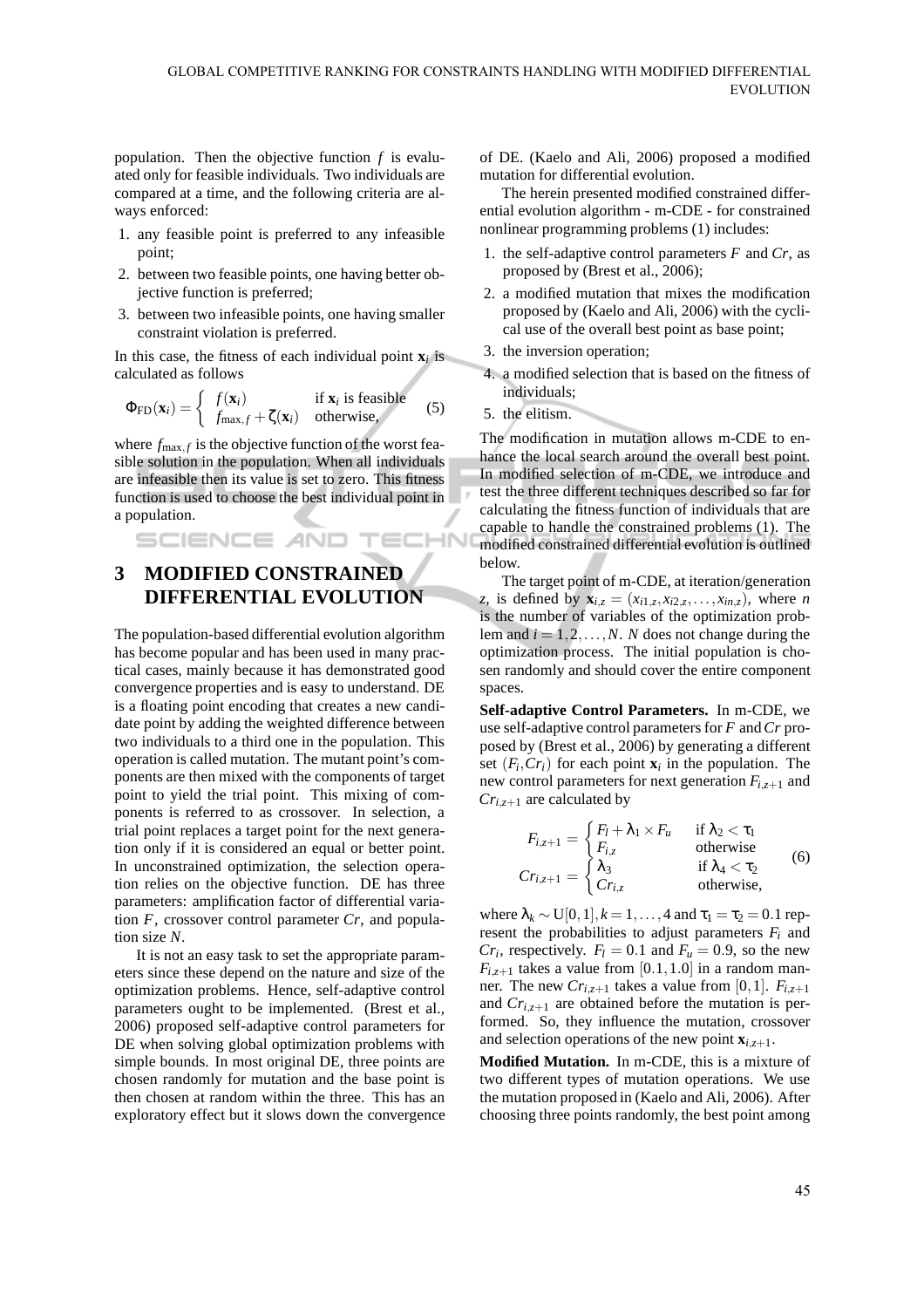three based on the fitness function is selected for the base point and the remaining two points are used as differential variation, i.e., for each target point **x***i*,*<sup>z</sup>* , a mutant point is created according to

$$
\mathbf{v}_{i,z+1} = \mathbf{x}_{r_3,z} + F_{i,z+1}(\mathbf{x}_{r_1,z} - \mathbf{x}_{r_2,z}),
$$
(7)

where  $r_1, r_2, r_3$  are randomly chosen from the set  $\{1,2,\ldots,N\}$ , mutually different and different from the running index  $i$  and  $r_3$  is the index with the best fitness (among the three points). This modification has a local effect when the points of the population form a cluster around the global minimizer.

Furthermore, at every *B* generations, the best point found so far is used as the base point and two randomly chosen points are used as differential variation, i.e.,

$$
\mathbf{v}_{i,z+1} = \mathbf{x}_{best} + F_{i,z+1}(\mathbf{x}_{r_1,z} - \mathbf{x}_{r_2,z}).
$$
 (8)

These mixed modifications allow m-CDE to maintain its exploratory feature and at the same time to exploit the region around the best individual of the population expediting the convergence.  $\mathbf{AND}$   $\top \mathbf{\equiv} \mathbf{\equiv} \mathbf{H} \mathbf{N} \mathbf{\equiv}$ 

**Crossover.** In order to increase the diversity of the mutant points' components, crossover is introduced. To this end, the crossover point  $\mathbf{u}_{i,z+1}$  is formed, where

$$
u_{ij,z+1} = \begin{cases} v_{ij,z+1} & \text{if } (r_j \leq Cr_{i,z+1}) \text{ or } j = s_i \\ x_{ij,z} & \text{if } (r_j > Cr_{i,z+1}) \text{ and } j \neq s_i. \end{cases}
$$
(9)

In (9),  $r_i$  ∼ U[0,1] performs the mixing of *j*th component of points,  $s_i$  is randomly chosen from the set  $\{1,2,\ldots,n\}$  and ensures that  $\mathbf{u}_{i,z+1}$  gets at least one component from  $\mathbf{v}_{i,z+1}$ .

**Inversion.** Since in m-CDE, a point has *n*dimensional real components, inversion (Holland, 1975) can easily be applicable. With the inversion probability ( $p_{\text{inv}} \in [0,1]$ ), two positions are chosen on the point  $\mathbf{u}_i$ , the point is cut at those positions, and the cut segment is reversed and reinserted back into the point to create the trial point  $\mathbf{u}'_i$ . In practice, m-CDE with the inversion has been shown to give better results than those obtained without the inversion. An illustrative example of inversion is shown in Figure 1.

**Bounds Check.** When generating the mutant point and when the inversion operation is performed, some components can be generated outside the bound constraints. So, in m-CDE after inversion the bounds of each component should be checked with the following projection of bounds:

$$
u'_{ij,z+1} = \begin{cases} l_j & \text{if } u'_{ij,z+1} < l_j \\ u_j & \text{if } u'_{ij,z+1} > u_j \\ u'_{ij,z+1} & \text{otherwise.} \end{cases} \tag{10}
$$

**Modified Selection.** In original DE, the target and the trial points are compared based on their corresponding objective function to decide which point becomes a member of the next generation, that is if the trial point's objective function is less than or equal to the that of target point, then the trial point will be the target point for the next generation.

In this paper, for constrained nonlinear programming problems, we propose a modified selection based on one of the fitness functions of individuals discussed so far. When using the global competitive ranking technique, all the target points at generation *z* and trial points at generation  $z + 1$  are ranked together and their corresponding fitness  $\Phi_{GR}$  are calculated. Then the modified selection is performed, i.e., the trial and the target points are compared to decide which will be the new target points for next generation based on their calculated fitness by the following way

$$
\mathbf{x}_{i,z+1} = \left\{ \begin{array}{ll} \mathbf{u}'_{i,z+1} & \text{if } \Phi_{\text{GR}}(\mathbf{u}'_{i,z+1}) \le \Phi_{\text{GR}}(\mathbf{x}_{i,z})\\ \mathbf{x}_{i,z} & \text{otherwise.} \end{array} \right. \tag{11}
$$

After performing selection in m-CDE, the best point is chosen in the current generation based on the lowest fitness function of the target points.

A similar procedure is performed when the stochastic ranking technique is implemented.

On the other hand, when using the feasibility and dominance principles, the trial and the target points are compared based on the three feasibility and dominance rules to decide which will be the new target points for next generation. After performing selection, the fitness function  $\Phi_{FD}$  for all the target points are calculated, and the best point based on the lowest fitness function in the current generation is chosen. We remark that this point is the overall best point in the entire generations so far.

**Elitism.** The elitism is also performed to keep the best point found so far in the entire generations. The elitism aims at preserving in the entire generations the individual point that, with the constraint violation 0 or smaller than others, has the smaller objective function. This is only required when either the stochastic ranking or the global competitive ranking is used to calculate fitness of individuals. We remark that in these two techniques, fitness values of individuals are calculated at every generation based on their corresponding ranks. Thus, the fitness of best individual point (based on the objective function and the constraint violation) may not be the lowest one.

**Termination Criterion.** Let  $G_{\text{max}}$  be the maximum number of generations. If *f*max,*<sup>z</sup>* and *f*min,*<sup>z</sup>* are the objective function values of the points that have the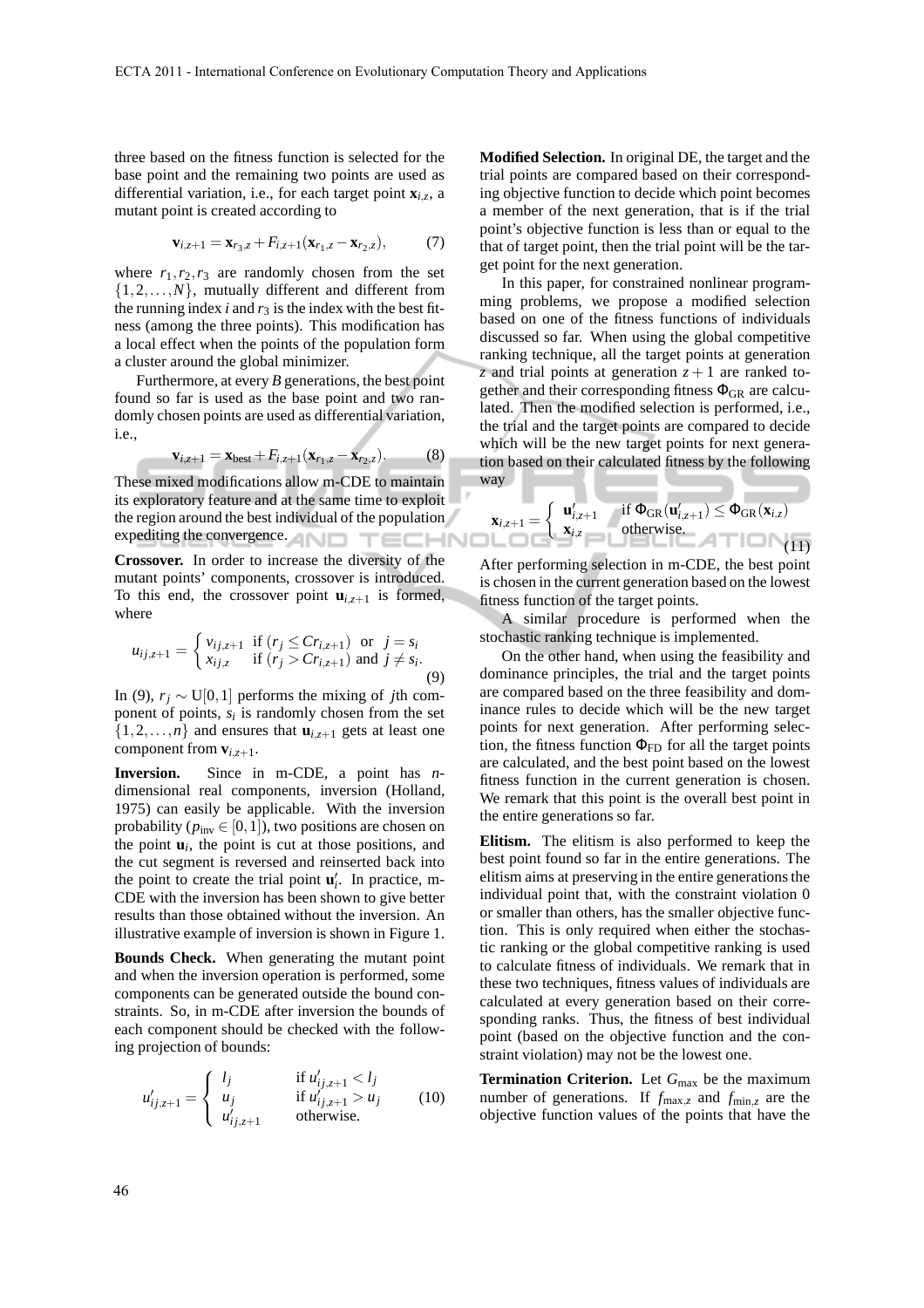

Figure 1: Inversion used in m-CDE.

highest and the lowest fitness function values respectively, attained at generation *z*, then our m-CDE algorithm terminates if  $(z > G_{\text{max}} \text{ or } (f_{\text{max},z} - f_{\text{min},z}) \leq \eta),$ for a small positive number η.

#### **3.1 The m-CDE Algorithm**

The algorithm of the herein proposed modified constrained differential evolution for constrained global optimization is described in the following:

- **Step 1.** Set the values of parameters *N*, *G*max, *B*, *P<sup>f</sup>* , *F*<sub>*l*</sub>, *F*<sub>*u*</sub>, τ<sub>1</sub>, τ<sub>2</sub>, *p*<sub>inv</sub>, and η.
- **Step 2.** Set  $z = 1$ . Initialize the population  $\mathbf{x}_1$ ,  $F_1$  and *Cr*1.

**Step 3.** Calculate the fitness function  $\Phi(\mathbf{x}_z)$ .

- **Step 4.** Choose  $f_{\text{max},z}$  and  $f_{\text{min},z}$  from target points. For stochastic and global competitive ranking, perform the elitism to choose  $f_{\text{best}}$  and  $\mathbf{x}_{\text{best}}$ . Otherwise for feasibility and dominance rules technique, set  $f_{\text{best}} = f_{\min,z}$  and  $\mathbf{x}_{\text{best}} = \mathbf{x}_{\min,z}$ .
- **Step 5.** If the termination criterion is met stop. Otherwise set  $z = z + 1$ .
- **Step 6.** Compute the control parameters  $F_z$  and  $Cr_z$ .
- **Step 7.** Compute the mutant point  $\mathbf{v}_z$ :

If  $MOD(z, B) = 0$ ; use (8). Otherwise use (7).

- **Step 8.** Perform the crossover to make point  $\mathbf{u}_z$ .
- **Step 9.** If a random number  $\gamma \sim U[0,1] \leq p_{\text{inv}}$ , perform inversion to make trial point  $\mathbf{u}'_z$ .
- **Step 10.** Check the bounds of the trial points.
- **Step 11.** Calculate the fitness function  $\Phi(\mathbf{x}_7)$  for all the target and trial points.
- **Step 12.** Perform the modified selection discussed above.

**Step 13.** Go to step 4.

### **4 EXPERIMENTAL RESULTS**

We code m-CDE in C with AMPL (Fourer et al., 1993) interfacing and compile with Microsoft Visual Studio 9.0 compiler in a PC having 2.5 GHz Intel Core 2 Duo processor and 4 GB RAM. We set the value of parameters  $N = \min(100, 10n)$ ,  $B = 10$ ,  $P_f = 0.45$ ,  $p_{\text{inv}} = 0.05$  and  $η = 10^{-6}$ . We consider 13 benchmark constrained nonlinear programming problems (Runarsson and Yao, 2000). The characteristics of these test problems are outlined in Table 1. We model these problems in AMPL modeling systems. To access these models please visit http://www.norg.uminho.pt/emgpf/problems.htm.

| Table 1: Characteristics of the test problems. |            |              |                |                |                |                |  |  |
|------------------------------------------------|------------|--------------|----------------|----------------|----------------|----------------|--|--|
| Prob.                                          | Type of    |              | Var.           | Constraints    |                |                |  |  |
|                                                |            | $f_{opt}$    | n              | m <sub>1</sub> | m <sub>2</sub> | m              |  |  |
| g(0)                                           | quadratic  | $-15.0000$   | 13             | 9              | 0              | 9              |  |  |
| g <sub>02</sub>                                | general    | $-0.8036$    | 20             | 2              | 0              | 2              |  |  |
| g <sub>03</sub>                                | polynomial | $-1.0005$    | 10             | 0              | 1              |                |  |  |
| g04                                            | quadratic  | -30665.5387  | 5              | 6              | 0              | 6              |  |  |
| g05                                            | cubic      | 5126.4967    | 4              | 2              | 3              | 5              |  |  |
| g06                                            | cubic      | $-6961.8139$ | $\overline{2}$ | $\overline{c}$ | 0              | $\overline{c}$ |  |  |
| g07                                            | quadratic  | 24.3062      | 10             | 8              | 0              | 8              |  |  |
| g08                                            | general    | $-0.0958$    | 2              | 2              | 0              | $\overline{c}$ |  |  |
| g <sub>09</sub>                                | general    | 680.6301     | 7              | 4              | 0              | 4              |  |  |
| g10                                            | linear     | 7049.2480    | 8              | 6              | 0              | 6              |  |  |
| g11                                            | quadratic  | 0.7499       | $\overline{2}$ | 0              | 1              |                |  |  |
| g12                                            | quadratic  | $-1.0000$    | 3              | 1              | 0              |                |  |  |
| g13                                            | general    | 0.0539       | 5              | 0              | 3              | 3              |  |  |

The following average measure of constraint violation of an individual point **x** is used:

$$
\zeta(\mathbf{x}) = \frac{1}{m} \left( \sum_{k=1}^{m_1} \max\{0, g_k(\mathbf{x})\} + \sum_{l=1}^{m_2} |h_l(\mathbf{x})| \right),
$$

where  $m = m_1 + m_2$  is the total number of constraints. In this paper, we consider an individual point as a feasible one if  $\zeta(\mathbf{x}) \leq \delta$ , where  $\delta$  is a very small positive number. Here we set  $\delta = 10^{-8}$ .

We test m-CDE with the previously described constraints handling techniques and compare their performance using performance profiles (Dolan and Moré, 2002). A comparison with other solution methods found in literature is also included.

#### **4.1 Performance Profiles**

For a fair comparison we run all the variants of m-CDE in comparison for 30 times and reported the results. We used different  $G_{\text{max}}$  for the 13 problems,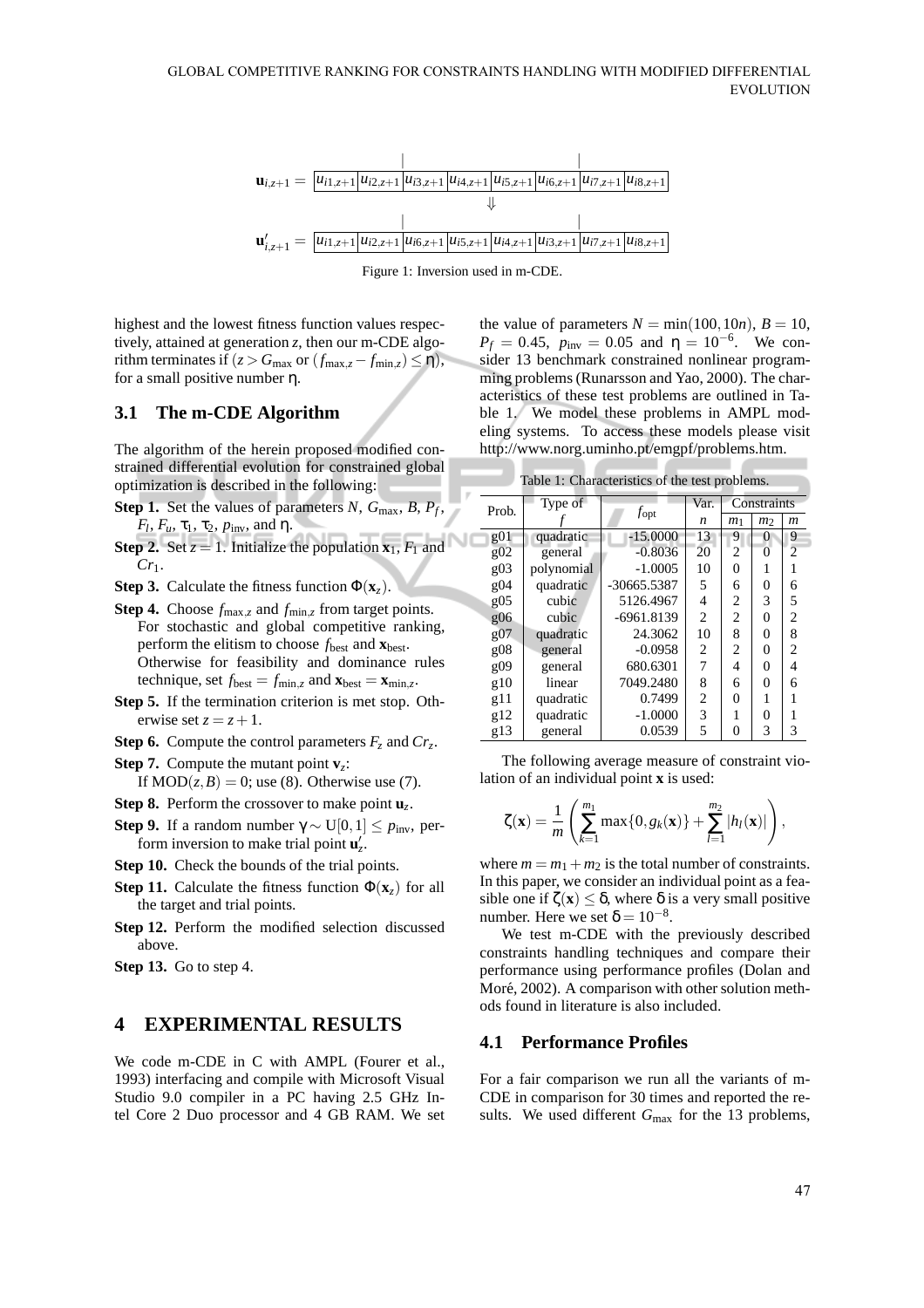but used the same value for all the variants. We used the performance profiles proposed by (Dolan and Moré, 2002) to evaluate and compare the performance of the variants. Performance profiles are the graphical representation of performance of different solvers/variants/codes for a set of test problems on the basis of their performance ratio. The performance profile plot represents the cumulative distribution function of the performance ratio based on an appropriate performance metric. The authors proposed the computing time required to solve a problem as a performance metric for different solvers (Dolan and Moré, 2002), but other performance metrics could be used.

In our comparative study, let *P* be the set of all problems and *S* be the set of all variants of m-CDE. Also let  $m_{(p,s)}$  be the performance metric found by variant *s*  $\in$  *S* on problem *p*  $\in$  *P* that measures the relative improvement of the objective function values, a scaled distance to the optimal objective function value *f*opt (Ali et al., 2005), defined by

$$
m_{(p,s)} = \frac{f_{(p,s)} - f_{\text{opt}}}{f_w - f_{\text{opt}}}.
$$
 (12)

In (12),  $f_{(p,s)}$  is the average/best of objective function values found by variant *s* on problem *p* after 30 runs and  $f_w$  is the worst objective function value of problem *p* after 30 runs among all variants. Since a zero value of  $\min\{m_{(p,s)} : s \in S\}$  may appear, the performance ratios used in our comparative study are defined (Vaz and Vicente, 2007) by

$$
r_{(p,s)} = \begin{cases} 1 + m_{(p,s)} - q & \text{if } q \le 10^{-5} \\ \frac{m_{(p,s)}}{q} & \text{otherwise,} \end{cases}
$$

where  $q = \min\{m_{(p,s)} : s \in S\}$ . Then  $\rho_s(\tau)$ , the fraction of problems for which the variant *s* has a performance ratio  $r_{(p,s)}$  within a factor  $\tau$ , is given by

$$
\rho_s(\tau)=\frac{n_{P_\tau}}{n_P}
$$

where  $n_{P_{\tau}}$  is the number of problems in  $\mathcal P$  with  $r_{(p,s)} \leq$ τ and *n<sup>P</sup>* is the total number of problems in *P* . ρ*s*(τ) is the probability (for variant  $s \in S$ ) that the performance ratio  $r_{(p,s)}$  is within a factor  $\tau \in \mathbb{R}$  of the best possible ratio.

At first, we tested our program with the stochastic ranking and the global competitive rankings for obtaining solutions of the above 13 constrained problems to check which technique is better than the others in comparison. The variants were *stochastic ranking*, *global competitive ranking 1*, with a fixed value of *P<sup>f</sup>* , and *global competitive ranking 2*, with a random value of  $P_f$  in the interval  $(0,0.45)$ . Figure 2

shows the profiles of the performance metric  $f_{\text{avg}}$ , the average of the best solutions obtained over the 30 runs. If we are only interested in knowing which vari-



Figure 2: Performance profile of average objective function value for different variants.

ant is the most efficient, in the sense that it reaches the best solutions mostly, we compare the values of ρ for  $\tau = 1$ , and find the highest value which is the probability that the variant will win over the remaining ones. However, to know the robustness of variants, we compare the values of  $\rho(\tau)$  for large values of  $\tau$ . It means that variants with the largest probabilities  $\rho(\tau)$ for large values of  $\tau$  are the most robust ones. In this figure it is shown that variant *global competitive ranking 1* (for fixed value of  $P_f$ ) wins over the other two variants of m-CDE.



Figure 3: Performance profile of average objective function value using fitness (5).

In the second experiment, we tested the following four variants of m-CDE: *feasibility and dominance rules*, *stochastic ranking*, *global competitive ranking 1* and *global competitive ranking 2* (as previously defined). To be able to fairly compare with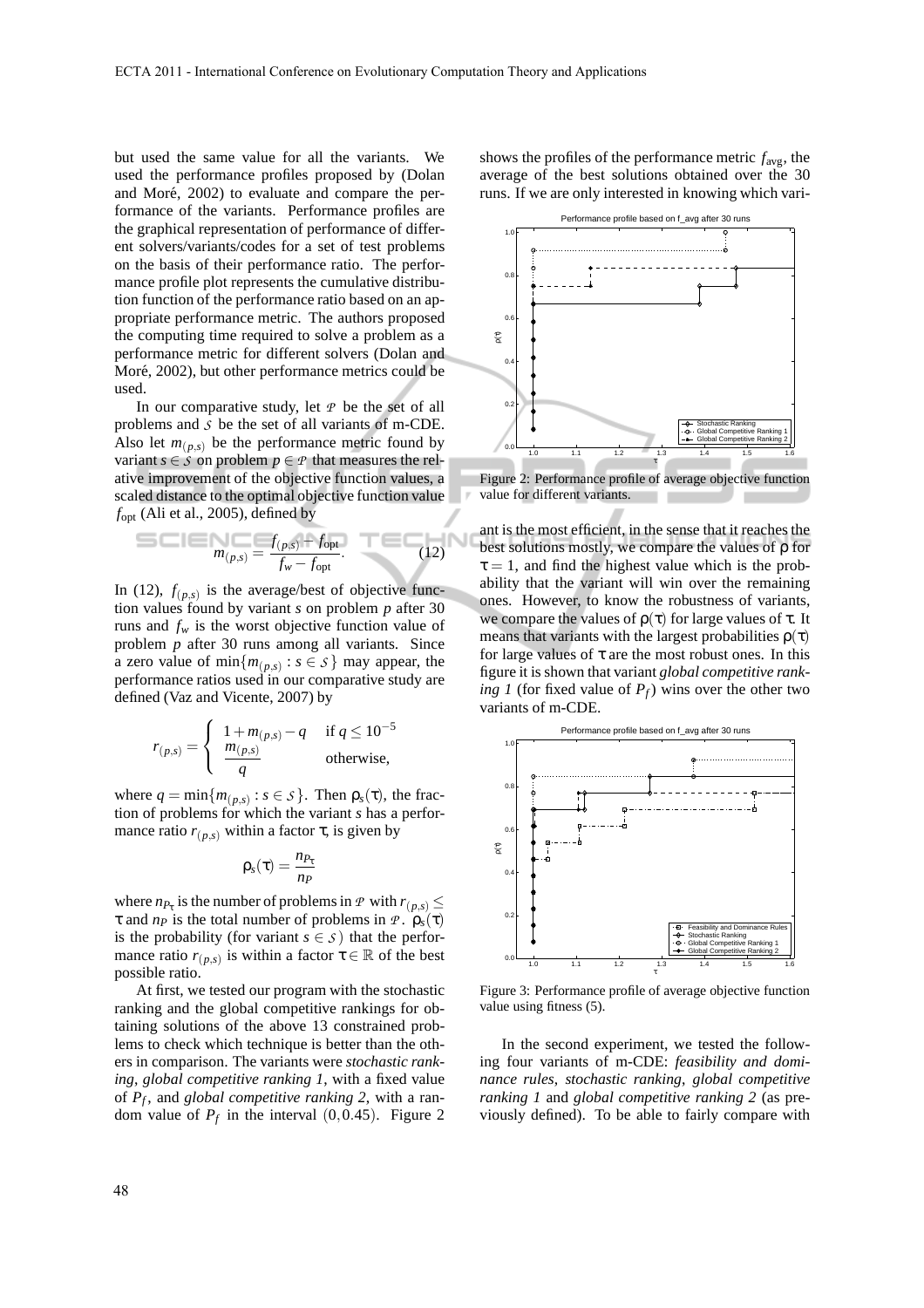| Prob.           | best         | worst         | avg.         | median        | std. dev.    | avg. vio.    | $G_{\rm avg}$ |
|-----------------|--------------|---------------|--------------|---------------|--------------|--------------|---------------|
| g(0)            | $-15.0000$   | $-15,0000$    | $-15.0000$   | $-15.0000$    | 1.16E-06     | $0.00E + 00$ | 196           |
| $g_{02}$        | $-0.8036$    | $-0.7926$     | $-0.8007$    | $-0.8036$     | 4.95E-03     | $0.00E + 00$ | 1408          |
| g <sub>03</sub> | $-1.0000$    | $-0.9998$     | $-1.0000$    | $-1.0000$     | 3.90E-05     | 5.88E-09     | 1750          |
| g04             | -30665.5387  | $-30665.5387$ | -30665.5387  | $-30665.5387$ | 2.38E-05     | 8.66E-09     | 1091          |
| g(05)           | 5126.4978    | 5126.4986     | 5126.4979    | 5126.4978     | 1.83E-04     | 9.23E-09     | 1750          |
| g06             | $-6961.8161$ | $-6624.1610$  | $-6950.5609$ | $-6961.8161$  | $6.16E + 01$ | 9.67E-09     | 1750          |
| g07             | 24.2316      | 24.2319       | 24.2317      | 24.2316       | 7.44E-05     | 1.60E-09     | 1750          |
| g08             | $-0.0958$    | $-0.0958$     | $-0.0958$    | $-0.0958$     | 2.71E-06     | $0.00E + 00$ | 42            |
| g <sub>09</sub> | 680.6301     | 680.6301      | 680.6301     | 680.6301      | 1.38E-06     | $0.00E + 00$ | 727           |
| g10             | 7049.2533    | 7076.5860     | 7053.3441    | 7050.6330     | $6.99E + 00$ | 1.13E-09     | 1750          |
| g11             | 0.7500       | 0.7670        | 0.7506       | 0.7500        | 3.11E-03     | 6.36E-09     | 158           |
| g12             | $-1.0000$    | $-1.0000$     | $-1.0000$    | $-1.0000$     | 2.33E-06     | $0.00E + 00$ | 30            |
| g13             | 0.0539       | 0.0539        | 0.0539       | 0.0539        | 3.53E-17     | 9.96E-09     | 1750          |

Table 2: Experimental results of the 13 test problems by m-CDE1.

the variant *feasibility and dominance rules*, the other variants were fairly modified. After the modified selection step of the algorithm, the fitness function is recalculated now using (5) so that the best and the worst target points of the population are identified according to the objective function and constraint violation values. Figure 3 shows the profiles of the performance metric *f*avg for the four variants. In this figure it is shown that variant *global competitive ranking 1* here also wins over the other three variants of m-CDE in comparison.

From the above discussion it is clear that in both cases the variant of m-CDE based on global competitive ranking with fixed value of  $P_f$  gave better performance over the other ones. We also tested our m-CDE with global dense ranking technique but the obtained results were significantly worse than those obtained by global competitive ranking technique.

#### **4.2 Comparing with other Methods**

We also compare our m-CDE (based on the global competitive ranking with fixed value of  $P_f$ ) with the stochastic ranking presented in (Runarsson and Yao, 2000) and the global competitive ranking presented in (Runarsson and Yao, 2003). The authors proposed these techniques based on a (30,200) evolution strategy. Here, the stochastic ranking technique is denoted by SRES and the global competitive ranking technique is GRES. An adaptive penalty scheme for constraint handling with dynamic use of variants of differential evolution (DUVDE) (Silva et al., 2011) is also used in the comparison. We set the same value of maximum number of generations according to (Runarsson and Yao, 2000; Runarsson and Yao, 2003). We set  $G_{\text{max}} = 1750$  for all the problems except problem g12 for all the runs.  $G_{\text{max}} = 175$  was set for g12. Here, we aim to get a solution within 0.001% of the optimal solution *f*opt.

Firstly, we run all the 13 problems 30 times with the global competitive ranking technique using modified constrained differential evolution. Here we identified *f*min and *f*max of the objective function based on the current fitness function  $\Phi_{GR}$  at generation *z*. Then elitism was performed to determine the *f*best. Hereafter we will denote this version by m-CDE1. We report 'best', 'worst', 'avg.' (average), 'median' and 'std. dev.' (standard deviation) of the best objective functions and 'avg. vio.' (average constraint violation) among all the 30 runs. The average number of generations ' $G_{\text{avg}}$ ' attained among the 30 runs is also reported. These results are shown in Table 2.

Secondly, we run again all the 13 problems 30 times with the global competitive ranking technique using modified constrained differential evolution, but this time, both *f*min and *f*max are identified after recalculating the fitness of all individuals in the population using function  $\Phi_{FD}$ , at each generation *z*. Then we set  $f_{\text{best}} = f_{\text{min}}$ . Hereafter we will denote this version by m-CDE2. We remark that m-CDE2 is the variant *global competitive ranking 1* of the second experience reported in the previous subsection. The results are shown in Table 3. It is shown from Tables 2 and 3 that in almost all problems with respect to the different objective function measures the results obtained by m-CDE1 are relatively better than those of m-CDE2.

Finally, to compare the results obtained by m-CDE1, shown in Table 2, with DUVDE, SRES and GRES, results of 'best', 'avg.' and 'std. dev.' of the best objective functions among 30 runs are shown in Table 4. These results are taken from the cited papers (Silva et al., 2011), (Runarsson and Yao, 2000) and (Runarsson and Yao, 2003) respectively. In m-CDE1, we use the population size *N* dependent on the dimension of test problem and use the maximum number of generations according to (Runarsson and Yao, 2000; Runarsson and Yao, 2003), although in DUVDE the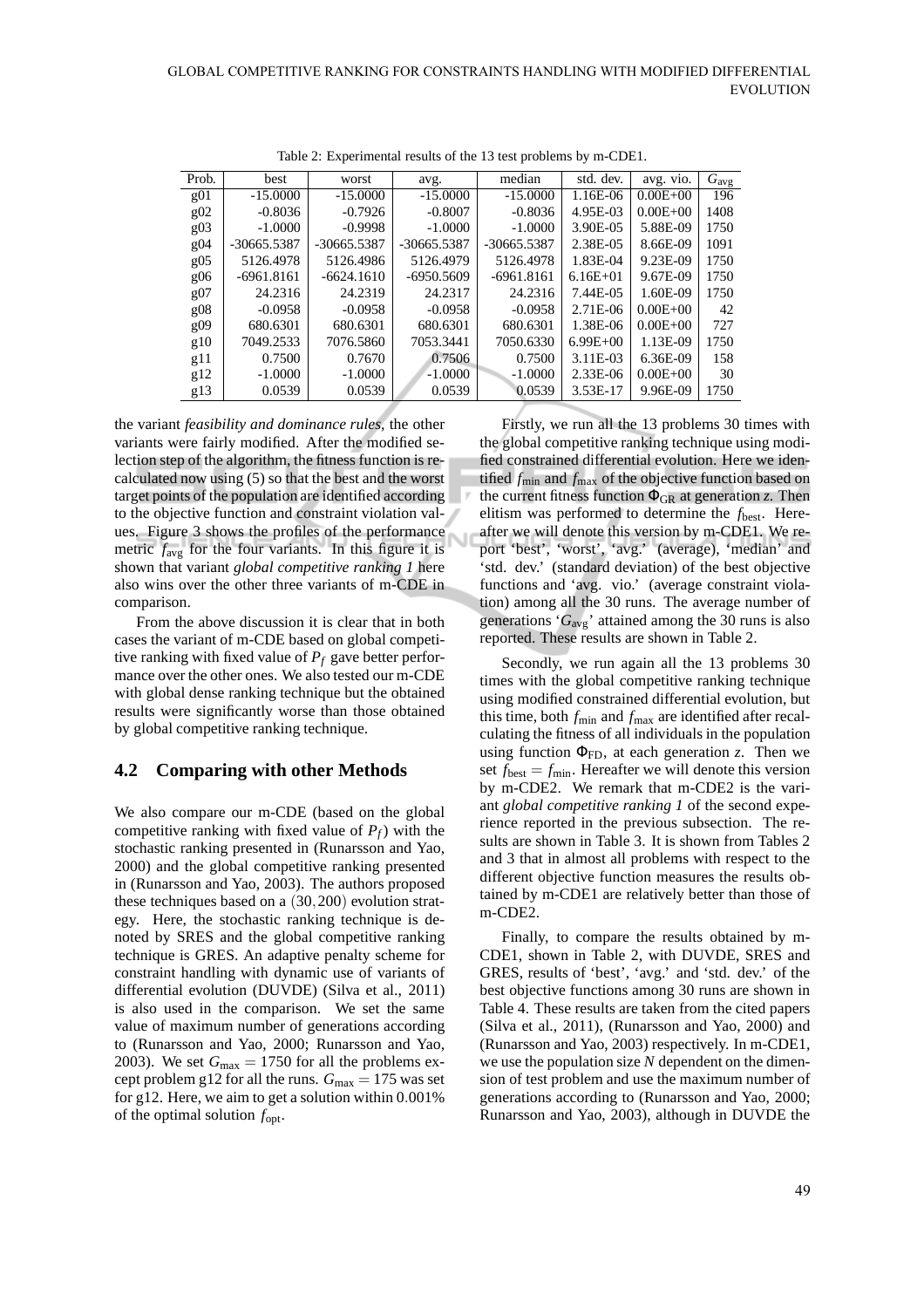| Prob.           | best         | worst        | avg.         | median        | std. dev.    | avg. vio.    | $G_{\rm avg}$ |
|-----------------|--------------|--------------|--------------|---------------|--------------|--------------|---------------|
| g <sub>01</sub> | $-15.0000$   | $-15,0000$   | $-15,0000$   | $-15,0000$    | $1.22E-06$   | $0.00E + 00$ | 196           |
| g <sub>02</sub> | $-0.8036$    | $-0.7926$    | $-0.8004$    | $-0.8036$     | 5.03E-03     | $2.07E-10$   | 1438          |
| g <sub>03</sub> | $-1.0000$    | $-0.9966$    | $-0.9997$    | $-0.9999$     | $6.53E-04$   | 4.54E-09     | 1750          |
| g04             | -30665.5387  | -30665.5387  | -30665.5387  | $-30665.5387$ | 2.47E-05     | 8.24E-09     | 1039          |
| g05             | 5126.4978    | 5126.4978    | 5126.4978    | 5126.4978     | 1.85E-12     | 1.00E-08     | 1750          |
| g06             | $-6961.8161$ | $-6615.7067$ | $-6950.2790$ | $-6961.8161$  | $6.32E + 01$ | 9.94E-09     | 1695          |
| g07             | 24.2316      | 24.2325      | 24.2318      | 24.2317       | 1.98E-04     | 1.75E-09     | 1750          |
| g08             | $-0.0958$    | $-0.0958$    | $-0.0958$    | $-0.0958$     | 2.86E-06     | $0.00E + 00$ | 30            |
| g(0)            | 680.6301     | 680.6301     | 680.6301     | 680.6301      | 1.10E-06     | $0.00E + 00$ | 730           |
| g10             | 7049.2604    | 7250.9916    | 7100.8072    | 7051.2523     | $7.57E + 01$ | 1.38E-09     | 1750          |
| g11             | 0.7500       | 1.0000       | 0.9353       | 1.0000        | 1.09E-01     | 1.74E-09     | 1515          |
| g12             | $-1.0000$    | $-1.0000$    | $-1.0000$    | $-1.0000$     | 2.64E-06     | $0.00E + 00$ | 20            |
| g13             | 0.0539       | 0.0539       | 0.0539       | 0.0539        | 1.14E-05     | 9.70E-09     | 1750          |
|                 |              |              |              |               |              |              |               |

Table 3: Experimental results of the 13 test problems by m-CDE2.

Table 4: Results from DUVDE, SRES and GRES.

| Prob.           | <b>DUVDE</b>  |                           |                         | <b>SRES</b>  |                             |                       | <b>GRES</b>   |      |              |
|-----------------|---------------|---------------------------|-------------------------|--------------|-----------------------------|-----------------------|---------------|------|--------------|
|                 | best          | avg.                      | std. dev.               | best         | avg                         | std. dev.             | best          | avg. | std. dev.    |
| g(01)           | $-15,0000$    |                           | $-12.5000$   $2.37E+00$ | $-15.0000$   |                             | $-15.000010.00E + 00$ | $-15.0000$    |      | $0.00E + 00$ |
| g02             | $-0.8036$     | $-0.7688$                 | 3.57E-02                | $-0.8035$    | $-0.7820$                   | $2.00E-02$            | $-0.8035$     |      | 1.70E-02     |
| g <sub>03</sub> | $-1.0000$     | $-0.2015$                 | 3.45E-01                | $-1.0000$    | $-1.0000$                   | 1.90E-04              | $-1.0000$     |      | 2.60E-05     |
| g04             | $-30665.5000$ | $-30665.5000$             | $0.00E + 00$            |              | $-30665.5390$ $-30665.5390$ | 2.00E-05              | $-30665.5390$ |      | 5.40E-01     |
| g05             | 5126.4965     | 5126.4965                 | $0.00E + 00$            | 5126.4970    | 5128.8810 3.50E+00          |                       | 5126.4970     |      | $1.10E + 00$ |
| g06             | $-6961.8000$  | $-6961.8000$   $0.00E+00$ |                         | $-6961.8140$ | $-6875.9400$                | $1.60E + 02$          | $-6943.5600$  |      | $2.90E + 02$ |
| g07             | 24.3060       |                           | $30.4040$   2.16E+01    | 24.3070      | 24.3740                     | $6.60E-02$            | 24.3080       |      | 1.10E-01     |
| g08             | $-0.0958$     |                           | $-0.0958$ 0.00E $+00$   | $-0.0958$    | $-0.0958$                   | $2.60E-17$            | $-0.0958$     |      | 2.60E-17     |
| g(0)            | 680.6300      | 680.6300                  | 3.00E-05                | 680.6300     | 680.6560                    | 3.40E-02              | 680.6310      |      | 5.80E-02     |
| g10             | 7049.2500     | 7351.1700                 | $5.26E+02$              | 7054.3160    | 7559.1920                   | $5.30E + 02$          | ∗             |      |              |
| g11             | 0.7500        | 0.9875                    | 5.59E-02                | 0.7500       | 0.7500                      | 8.00E-05              | 0.7500        |      | 7.20E-05     |
| g12             |               |                           |                         | $-1.0000$    |                             | $-1.000010.00E + 00$  | $-1.0000$     |      | $0.00E + 00$ |
| g13             |               |                           |                         | 0.0539       | 0.0675                      | 3.10E-02              | 0.0539        |      | 1.30E-04     |

(†) not considered; (–) not available; (\*) not solved

authors used the population size 50 and the maximum number of generations 3684 for all the tested problems. Problems g12 and g13 were not tested with DUVDE (Silva et al., 2011). From Tables 2 and 4 we may conclude that for most of the problems, and with respect to all measures of comparison, m-CDE1 performs rather well when compared with DUVDE, SRES and GRES.

From the above discussion it is clear that the proposed modified constrained differential evolution based on the global competitive ranking technique to handle constraints, is rather effective when converging to constrained global solutions.

### **5 CONCLUSIONS**

In this paper, to make the DE methodology more efficient to handle the constraints in constrained global optimization problems, a modified constrained differential evolution algorithm has been proposed. The modifications focus on self-adaptive control parameters, modified mutation, modified selection and elitism. Inversion operation has also been implemented in the proposed m-CDE.

To conclude, we emphasize the modifications that mostly influence the efficiency of the algorithm. The mixed modified mutation, in the m-CDE algorithm, aims at exploring both the entire search space (when using the mutation proposed in (Kaelo and Ali, 2006)) and the neighbourhood of the best point found so far (when using the best point as the base point cyclically). The modified selection, to handle the constraints effectively, uses a fitness function based on the global competitive ranking technique. In this technique, fitness of all target and trial points are calculated all together after ranking them based on the objective function and the constraint violation separately, for competing in modified selection to decide which points win for next generation population. This technique seems to have stricken the right balance between the objective function and the constraint violation for obtaining a global solution while satisfying the constraints.

To test the effectiveness of the new m-CDE, 13